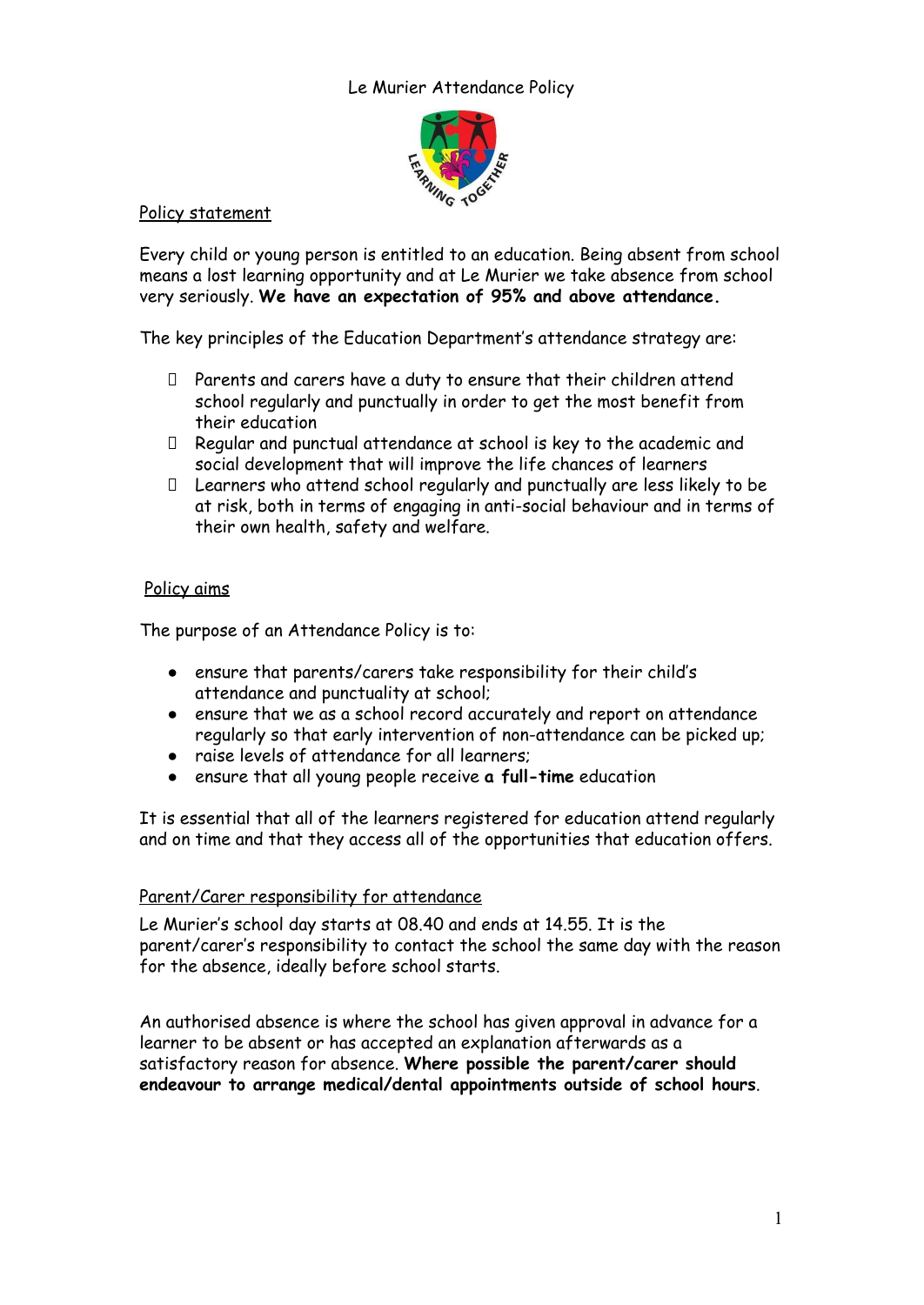### School responsibility for attendance

The school will inform the parent/carer if their child's absence or lateness causes concern and will work with them to find a way of improving your child's attendance.

Letters regarding attendance and/or punctuality concerns will also be sent out by the school to parents/carers where necessary and in particular where absence has not been authorised or reason adequately given in advance. Lateness is also taken seriously and it is important for the school to bring this to parent/carer attention.

### **Should your child's attendance fall below 95% over a term, this may be seen as a cause for concern and you may be contacted.**

- It is the school's responsibility to maintain school registers and to accurately record the presence or absence of all learners at the commencement of each morning and afternoon session.
- For safeguarding and educational reasons, schools must follow up all unexplained absence in a timely manner and provide first day calling through their office administration staff.
- The school also has to meet regularly with the School Attendance Officer (SAO hereafter) to look at attendance and to jointly evaluate attendance data which is recorded on SIMS.
- The school has to follow a staged absence management process for learners causing concern. This process will involve meetings with the parents, learner (where appropriate), school nurse and SAO. Other agencies may be invited to these meetings. Should attendance not improve following an agreed review date the concern could be referred to the Children's Convenor.

#### Absence requests during term time

Parents/carers should inform school in advance for any leave to be taken in term time. Absences in term time will be classed as unauthorised.

#### SIMS Codes

- Codes to be used on SIMS register by staff are outlined overleaf. Educated off-site (e.g. work experience) needs to have the correct code. For safeguarding and Health & Safety reasons it is important that staff accurately chose and register the correct code.
- The register needs to be completed within registration time. Students who arrive late need to let the office administration staff know and sign in the 'late book' at reception.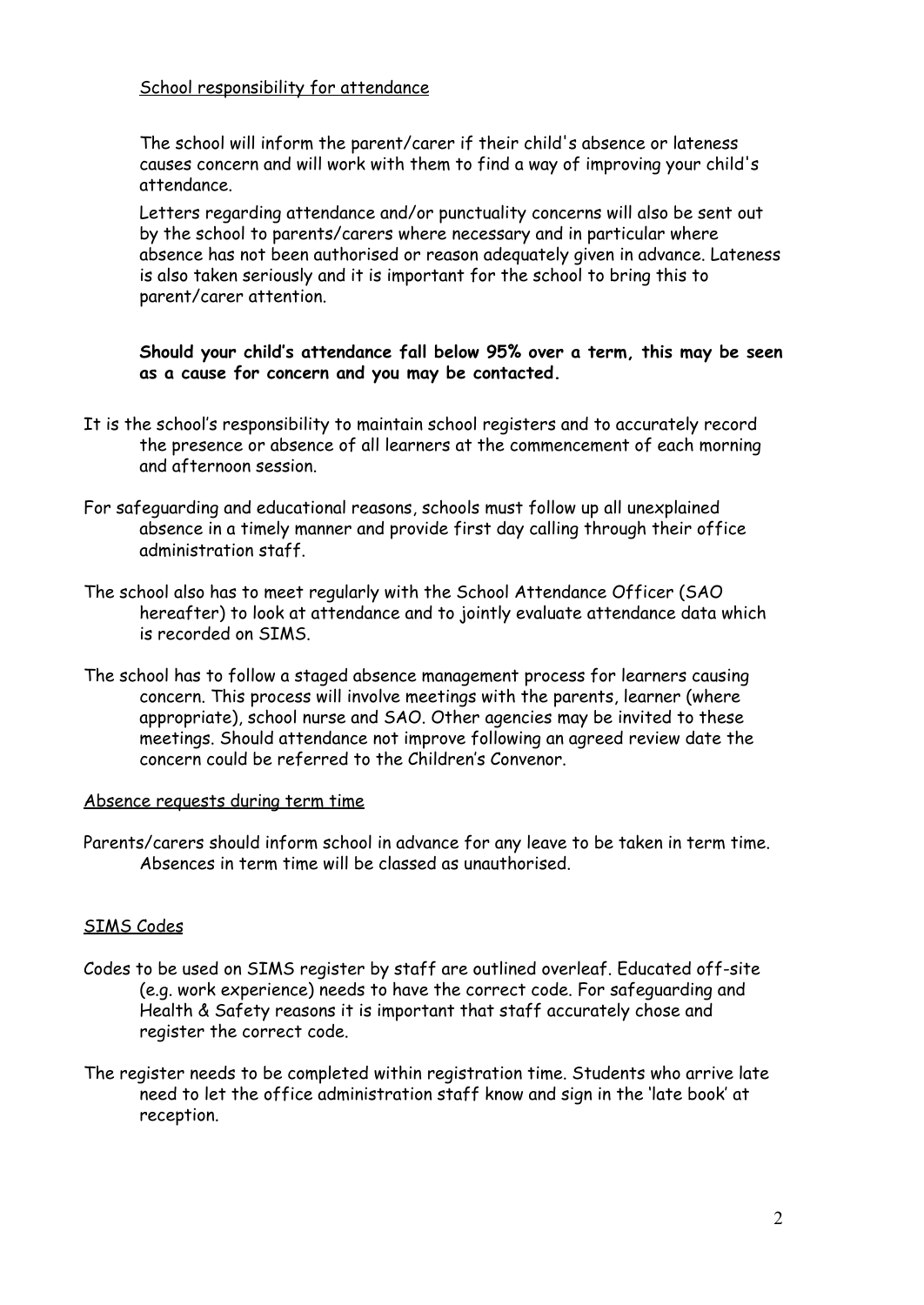| <b>CODE</b>               | <b>DESCRIPTION</b>                | <b>STATISTICAL MEANING</b>                                                                                                                  |
|---------------------------|-----------------------------------|---------------------------------------------------------------------------------------------------------------------------------------------|
| $\sqrt{2}$                | Present (for morning session)     | Present                                                                                                                                     |
| V                         | Present(for afternoon session)    | Present                                                                                                                                     |
| B                         | Educated off site                 | Approved Educational Activity (counts as present)                                                                                           |
| $\mathbf C$               | Other Authorised<br>Circumstances | Authorised absence                                                                                                                          |
| D                         | Time Out or Internal Exclusion    | Approved Educational Activity (counts as present)                                                                                           |
| E                         | Excluded                          | Authorised absence                                                                                                                          |
| G                         | <b>Special Circumstances</b>      | Authorised absence                                                                                                                          |
| H                         | Holiday during term time          | Unauthorised absence, including for Post 16 learners<br>(for safeguarding reasons, school must be informed<br>that holiday is taking place) |
| $\mathbf I$               | Interview                         | Authorised absence                                                                                                                          |
| M                         | Illness or Dental treatment       | Authorised absence                                                                                                                          |
| $\mathbf N$               | No reason yet provided            | Unauthorised absence                                                                                                                        |
| $\mathbf 0$               | Unauthorised circumstances        | Unauthorised absence                                                                                                                        |
| ${\bf P}$                 | Approved sporting activity        | Approved Educational activity (counts as present)                                                                                           |
| S                         | Study Leave (Y11 only)            | Approved Educational Activity (counts as present)                                                                                           |
| T                         | Late after registration closed    | Present                                                                                                                                     |
| $\boldsymbol{\mathrm{V}}$ | <b>Educational</b> visit          | Approved educational activity (counts as present)                                                                                           |
| W                         | Work experience                   | Approved educational activity (counts as present)                                                                                           |
| $\mathbf X$               | No attendance required            | Attendance not required–not counted in possible<br>attendances                                                                              |
| $\#$                      | School closed to all learners     | Attendance not required–not counted in possible<br>attendances                                                                              |
| $\mathbf Y$               | Enforced school closure           | Attendance not required-not counted in possible<br>attendances                                                                              |